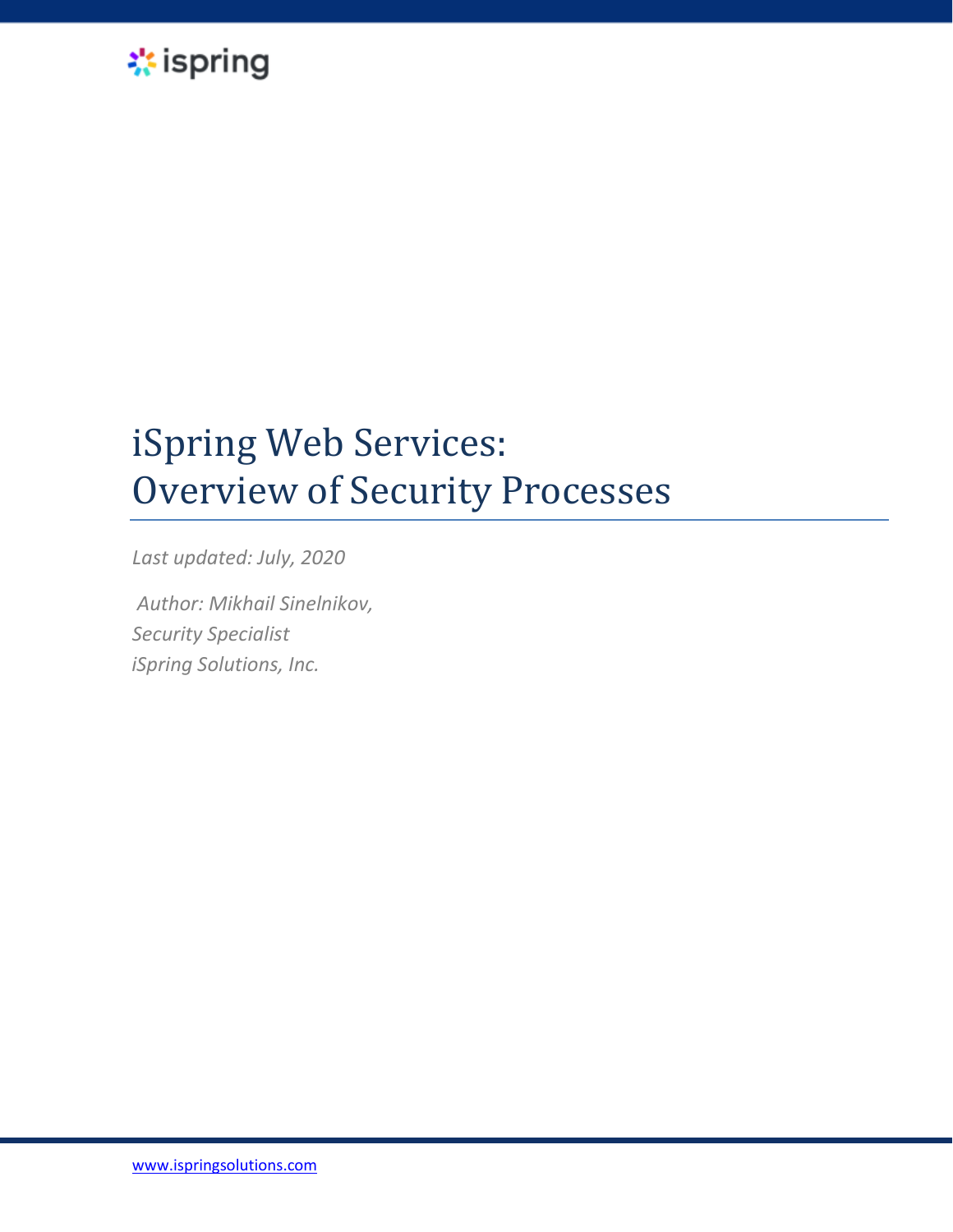

## **Notice**

This document is provided for informational purposes only. It represents iSpring's current practices of protecting customers' data as of the date of issue of this document, which are subject to change without notice. This document does not create any warranties, representations, contractual commitments, conditions or assurances from iSpring, its affiliates, suppliers or licensors.

## **Table of Contents**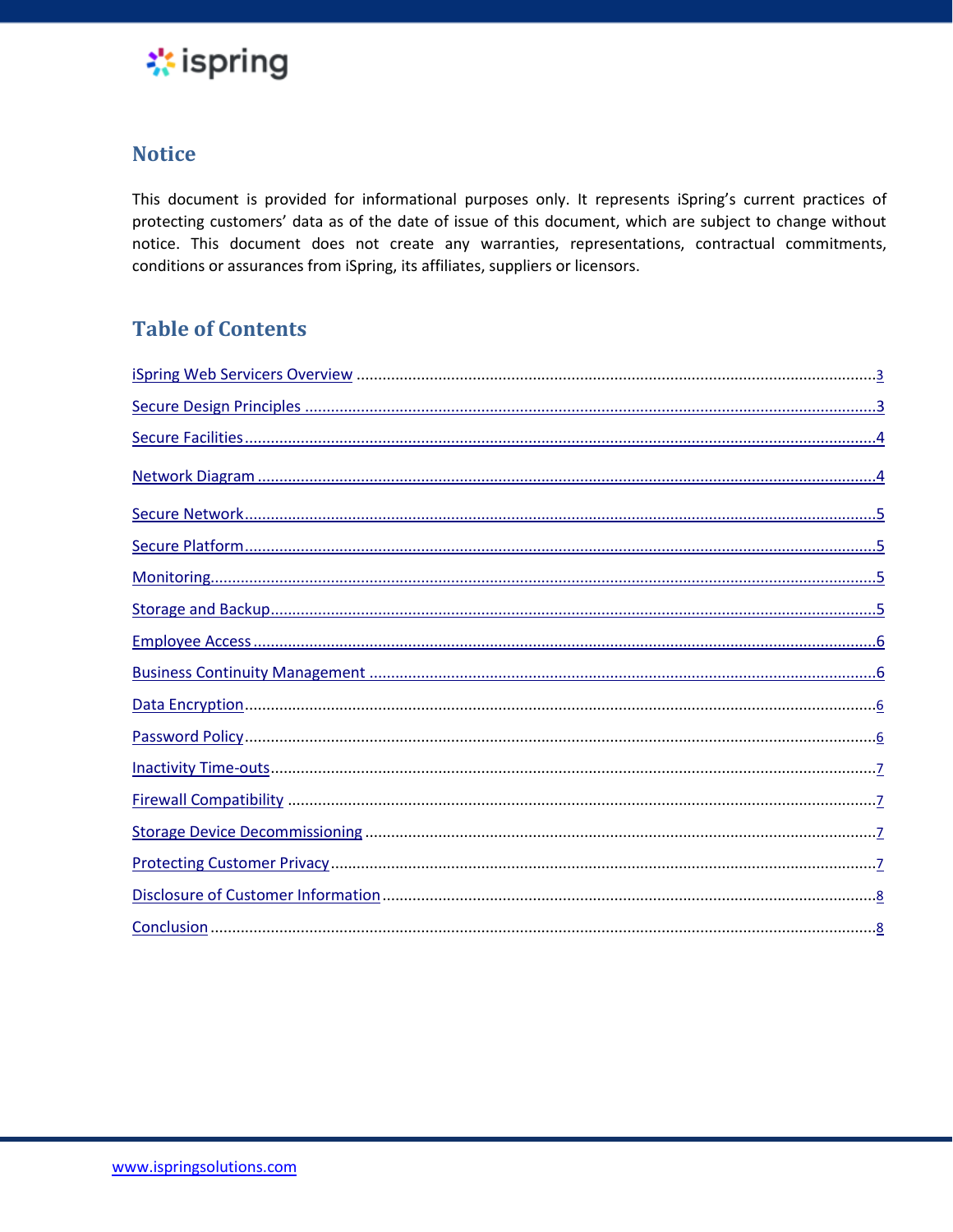

#### <span id="page-2-0"></span>**Introduction**

Helping to protect confidentiality, integrity, and availability of our customers' data is of the greatest importance to iSpring, as is maintaining customer trust and confidence. The purpose of this document is to answer the question "How does iSpring help me to protect my data?" Specifically, iSpring physical and operational security processes are described for network and server infrastructure under iSpring control as well as service-specific security implementations.

### **iSpring Web Services Overview**

iSpring provides the following Web Services:

- 1. iSpring Learn is a hosted Learning Management System (LMS) for teaching and assessing employees or students online.
- 2. iSpring Space is a portal for storing eLearning courses and collaborating on them with the team.
- 3. iSpring Market is a cloud-based platform for selling courses online.

Both web services are tightly integrated with iSpring Suite, an eLearning authoring tool, and iSpring's mobile applications.

## **Secure Design Principles**

iSpring Web Services were designed to provide secure hosting of users' personal data and delivery of users' content, databases and analytics over an untrusted network. During the development of the software, security considerations were prevailing over usability concerns.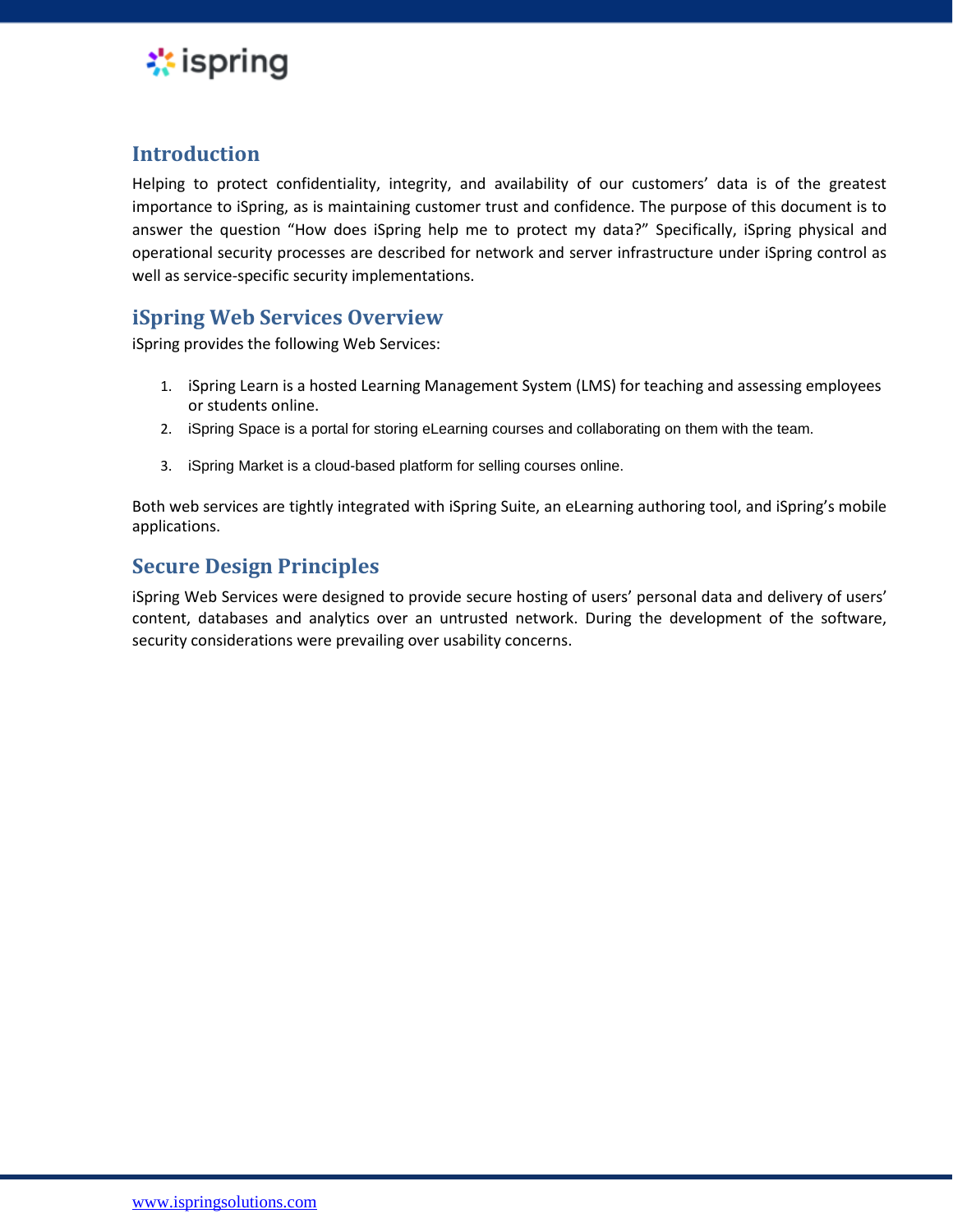

## **Network Diagram**

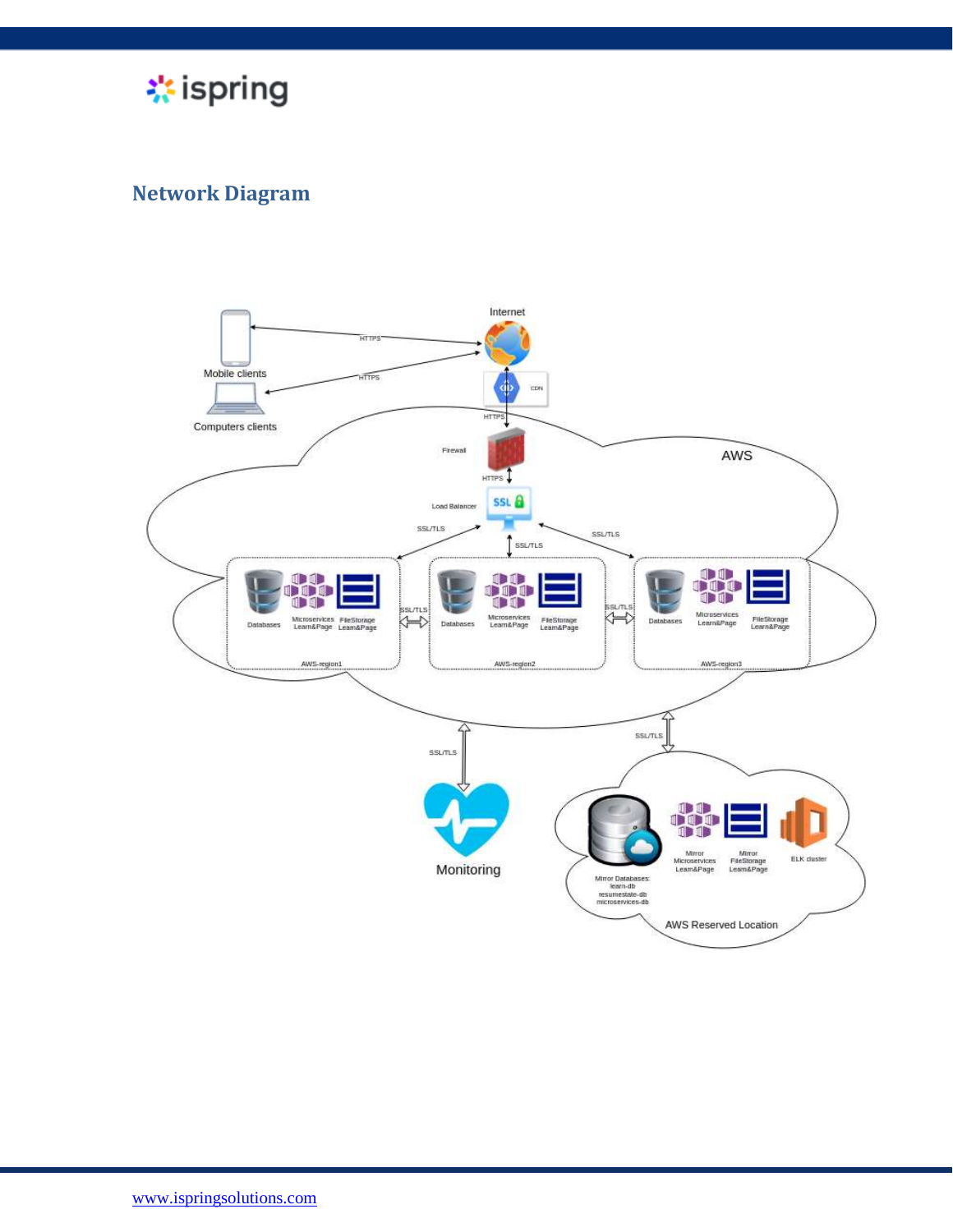

#### **Secure Facilities**

iSpring uses reliable hosting providers with high security standards to run components and services of iSpring Learn, iSpring Space, and iSpring Market. iSpring doesn't rely on a single hosting provider, so it is possible to switch operation from a primary hosting provider to a secondary one in case of any unexpected issues.

We use the following hosting providers for iSpring Web Services:

[Amazon Web Services \(](http://aws.amazon.com/security/)TIER3, ISO 27001 certified) LiquidWeb [\(](http://aws.amazon.com/security/)TIER3, ISO 27001 certified) LeaseWe[b](http://aws.amazon.com/security/) (TIER3 compliant, ISO 27001 certified)

Our hosting providers restrict physical access to their servers according to SSAE 16 and ISO 27001 standards.

#### **Secure Network**

iSpring uses software (operating system level) firewalls which are configured to prevent denial of service (DoS attacks) and log denied connections. All firewalls are configured in a deny mode by default with a few opened ports to allow inbound traffic.

#### **Secure Platform**

iSpring servers run on Debian Linux with the latest security patches installed. Penetration tests were performed for all servers and system logs are constantly audited to identify suspicious activity.

Secure Shell (SSH) supports authenticated and encrypted remote log-in access by iSpring staff. Any attempts to get unauthorized access to the servers (e.g. dictionary attacks) are monitored and automatically blocked by the intrusion prevention system.

#### **Monitoring**

iSpring utilizes an automated monitoring system to provide high level of service performance and availability. The internal monitoring system performs periodical checks of iSpring Learn, iSpring Space, and iSpring Market components and services to monitor their key operational metrics. Alarms are configured to notify iSpring staff via email, instant messaging (Jabber) and SMS when early warning thresholds of key operational metrics are crossed. An on-call schedule is used to guarantee that personnel are always available to respond to operational issues. Documentation is maintained to aid and inform personnel about handling incidents or issues. Technical support engineers are on duty 24/7/365.

#### **Storage and Backup**

iSpring uses continuous data protection instead of regular backups at iSpring Web Services to avoid loss of data and interruption of service in case of hardware issues. All iSpring Learn, iSpring Space, and iSpring Market data is redundantly stored in multiple physical locations. It works both for files uploaded by customers and their data stored in databases. However, customers' databases are backed up on a daily basis as well.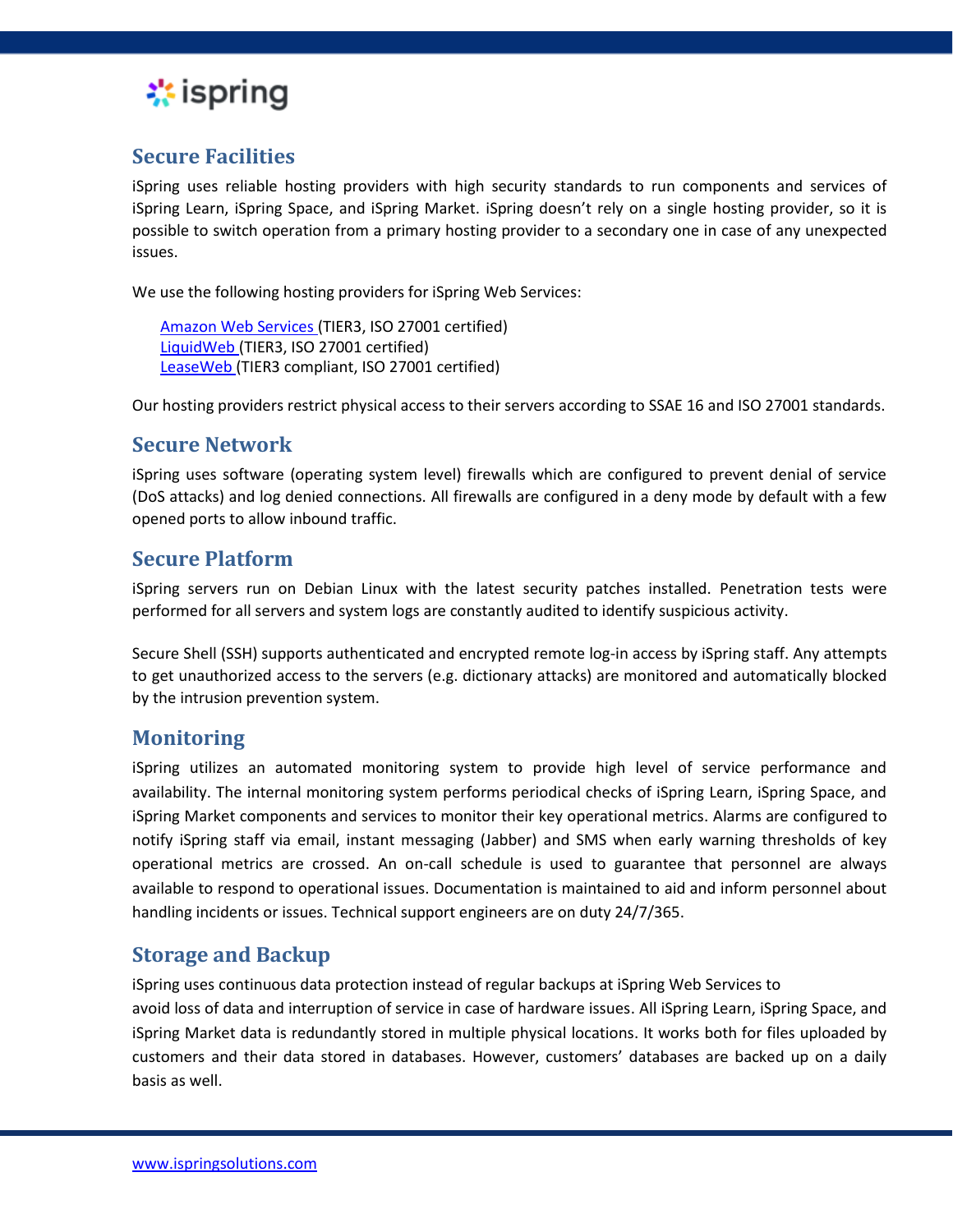<span id="page-5-0"></span>

## **Employee Access**

iSpring requires that staff with potential access to customer data undergo an extensive background check (as permitted by law) depending on their position and level of data access.

iSpring provides access to iSpring Learn servers or its administration console only to iSpring employees who have legitimate business needs for such privileges. When an employee no longer has a business need for these privileges, his or her access is immediately revoked, even if he or she continues to be an iSpring employee of iSpring. All access to iSpring Learn servers by iSpring employees is logged and audited routinely.

#### **Business Continuity Management**

iSpring Web Services were designed to tolerate system or hardware failures with minimal customer impact. All iSpring Web Services are deployed in 1+1 configuration, so that in case of failure in the primary data center, there would be an option to re-route traffic to a secondary data center. We use dynamic DNS service with an active failover feature to automatically re-route traffic from a temporary unavailable server to a backup server.

## **Data Encryption**

iSpring Web Services use secure (encrypted) connection where it is possible and doesn't affect the overall performance for end users.

The following types of connections from users to iSpring Web-Services are protected by using a 256-bit SSL/TLS encryption:

All sensitive data such as passwords, contact and billing information is always transferred over SSL. Nonsensitive information is transferred over plain HTTP without encryption. If content security is under concern, it is possible to turn on the option **Force HTTPS** that makes all connections SSL encrypted.

Only encrypted connections are used to transfer data between iSpring servers:

All email messages from iSpring Web Services are sent over TLS. Database replication between database servers is performed over SSL. All file transfers between storage servers are performed over SSL and SFTP.

## **Password Policy**

iSpring Web Services require that every password to be at least six characters long, contain at least one upper-case letter and at least one number. This requirement helps to prevent accounts from being configured with short, common passwords that are easily compromised with a dictionary attack.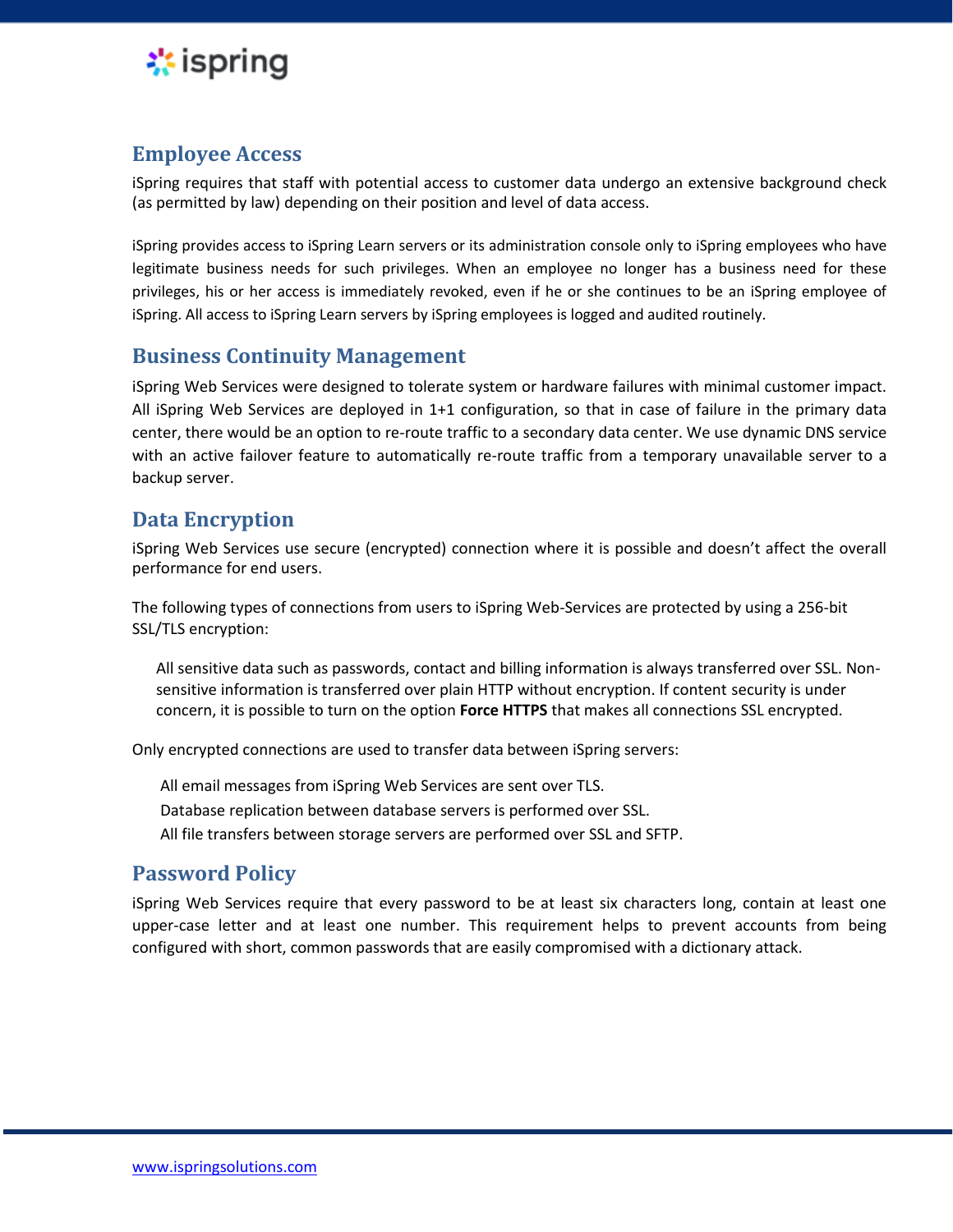<span id="page-6-0"></span>

## **Inactivity Time-outs**

A user may walk away from a public PC without logging out and leave a home PC unattended. iSpring Web Services address this type of threat by applying inactivity time-outs. Users are automatically logged out of iSpring Web Services if their connection is inactive for several minutes.

## **Firewall Compatibility**

iSpring Web Services are firewall-friendly. The iSpring Suite authoring tool communicates with iSpring Learn LMS over regular HTTP (port 80) and secure HTTPS (port 443) connection. iSpring Suite generates only outgoing HTTP and HTTPS traffic to ports 80 and 443. Since most firewalls are already configured to permit outgoing Web traffic, users don't need to configure their firewall manually.

## **Storage Device Decommissioning**

iSpring policy implies a decommissioning process for removable media and storage devices. This process is designed to prevent customer data from being exposed to unauthorized individuals. When a storage device reaches the end of its operational life, a specially-trained iSpring employee initiates a decommissioning process for it. iSpring uses the techniques described in DoD 5220.22-M ("National Industrial Security Program Operating Manual ") or NIST 800-88 ("Guidelines for Media Sanitization") to destroy data as part of the decommissioning process. If a hardware device cannot be decommissioned, it will be degaussed or physically destroyed in accordance with industry-standard practices.

#### **Protecting Customer Privacy**

iSpring understands that all enterprises that outsource service delivery are concerned about privacy. iSpring has a strong privacy policy that prohibits unauthorized disclosure of personal or corporate information to any third party.